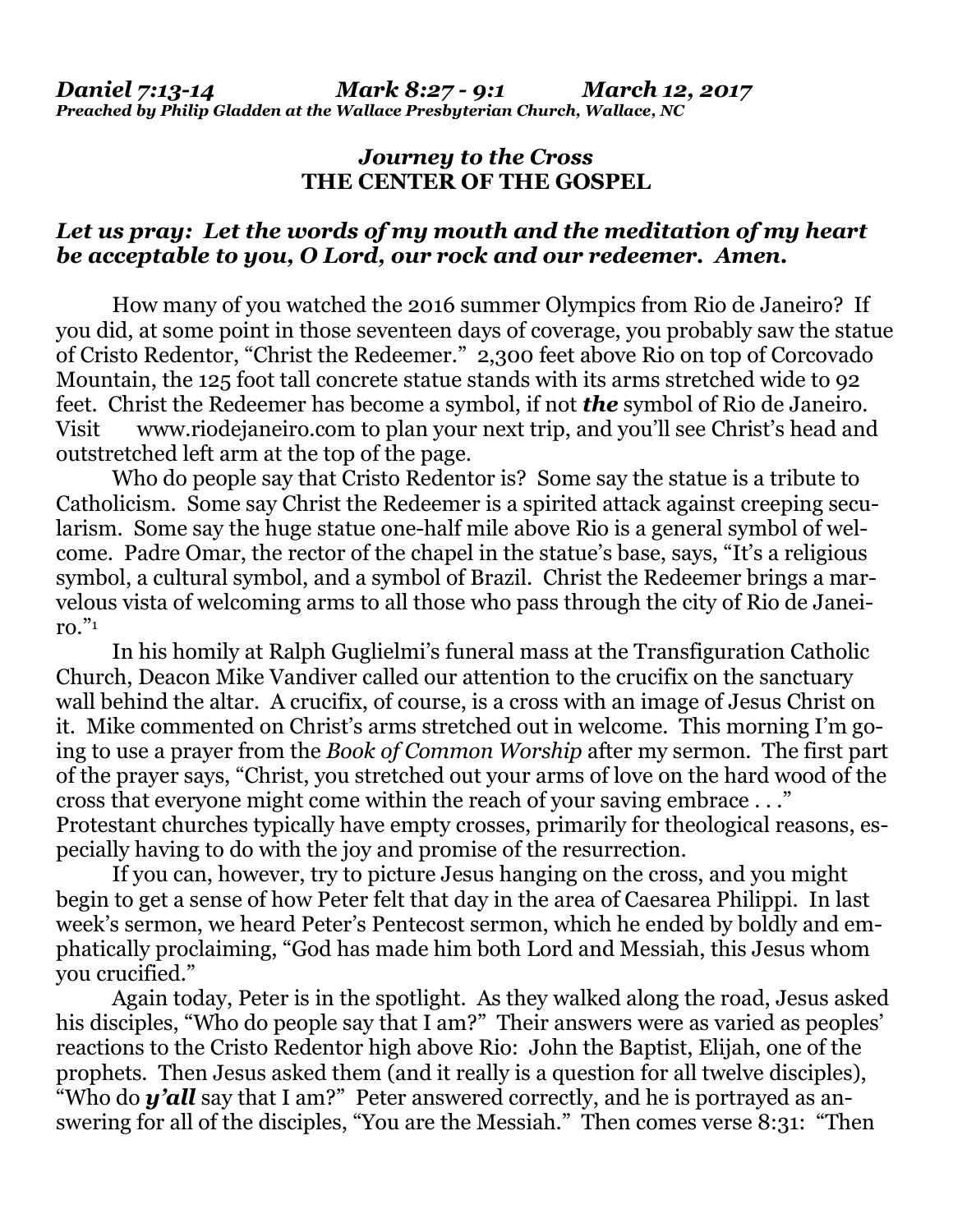he began to teach them that the Son of Man must undergo great suffering, and be rejected by the elders, the chief priests, and the scribes, and be killed, and after three days rise again."

This story about Peter's confession of faith and Jesus' foretelling of his death and resurrection is the center of the gospel — literally! The story comes at the end of the 8th chapter, exactly halfway through the 16 chapter gospel. There are 323 verses in the first eight chapters, 342 verses in the last eight chapters. But the story is the center of the gospel in a much more profound, theological way.

Two weeks ago, I talked in my sermon about using the historical-critical method to study and interpret the scriptures. Another method is called "narrative criticism," which focuses on the literary shape of the Bible story. In other words, narrative criticism helps the reader understand the story by looking at such things as plot, character development, the narrator, the point of view of the characters, and irony, among others. Narrative criticism is not just for Bible stories, however. Any story can be studied and understood this way.

You know that a good story has some kind of twist or turning point, typically called the "crisis." This "crisis" is described as "a significant turning point in the story that determines how it must end. These story events involve something new and significant. They're story events that directly affect the *whole* story, not just the next scene. Unless that 'something' will have direct repercussions for the rest of the story — to the point that there's no turning back for the characters without major consequences — the scene's choice or dilemma isn't a turning point." 2

Not only is this story about Peter and Jesus and discipleship literally at the center of Mark's gospel, along with the very next story about Jesus' Transfiguration on the mountain, it is the *theological* center of Mark's gospel. This is a watershed event, a crucial dividing line in Mark's story.

One writer has said the easiest way to understand the plot of a story is to think about climbing a mountain. As you start up one side of the mountain in the story, you are introduced to the characters, where the story takes place, and the main conflicts. As you make your way up the mountain of the story, the conflicts start to build along the way. When you reach the top of the mountain, you reach the turning point of the story. "You have reached the top of the mountain and you cannot go any further, you have to turn and go down. This point in the story is when things finally start to move in a different direction and it may not always be a positive direction." As you head back down the mountain, events in the story start to work out. When you reach the bottom of the mountain, the story's events are resolved, but, as the writer puts it, "The solution might not be what you want, but the conflict has been resolved." 3

Here we are at the center of the gospel, and Jesus and Peter and James and John are going to go up the mountain six days later. As they prepare to climb that mountain, the conflicts are heating up and Jesus tells them he is headed to Jerusalem to be handed over, to suffer, to die, and to rise again. From this point on in Mark's gospel, the dominant theme that controls everything is the coming suffering of Jesus in Jerusalem. Remember how the "crisis" affects the *whole* story, not just the next scene? When you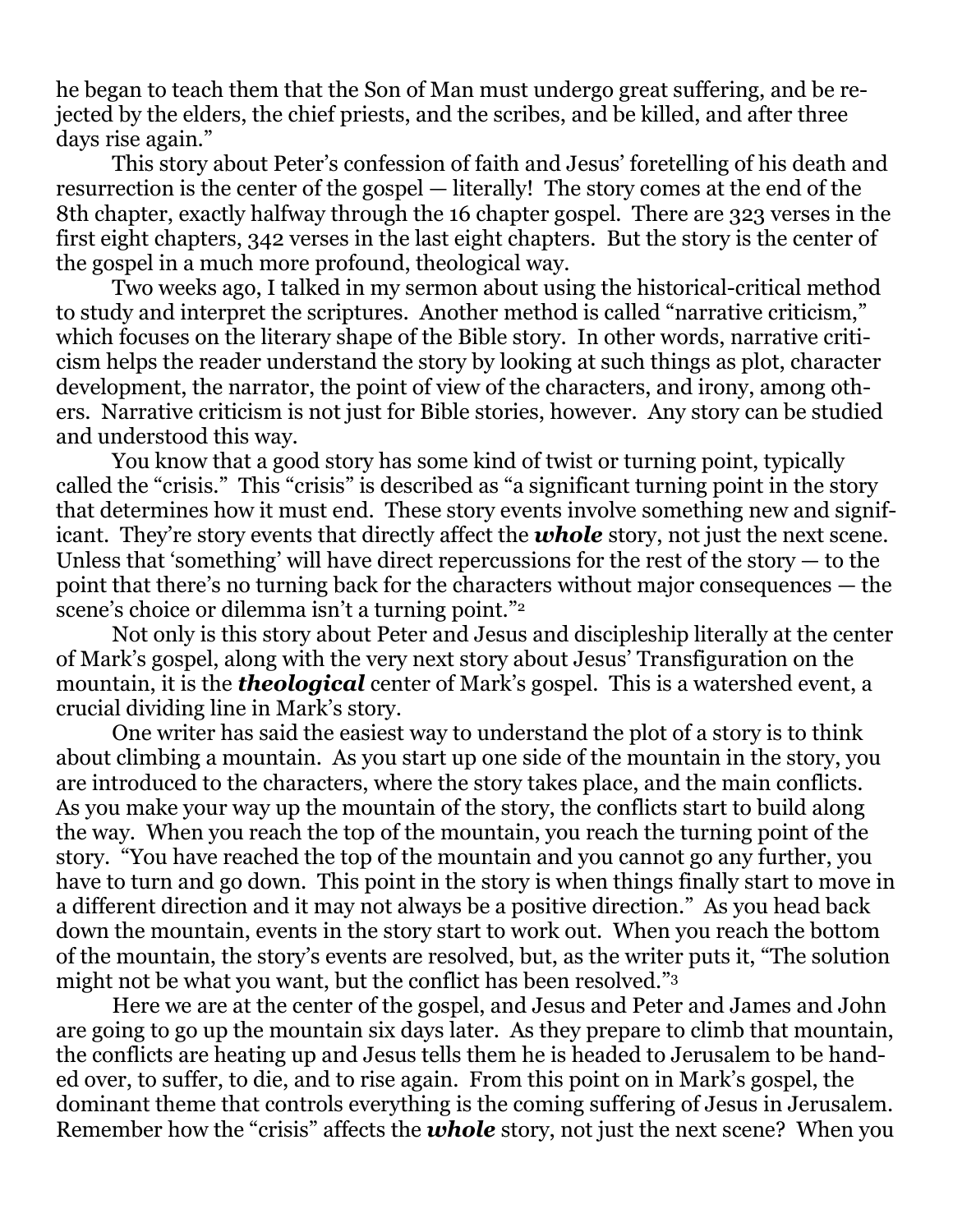come to the cross at the center of the gospel, you have to look back at everything Jesus has said and done and see it and hear it in light of his coming suffering in Jerusalem. You also have to look ahead and prepare yourself for what's about to happen.

But even if the crucifixion and resurrection of Jesus Christ are the resolution to the conflicts, they might not be exactly what you were expecting or wanting, especially the cross. Apparently Peter wasn't too excited about the prospect of Jesus suffering at the hands of the religious authorities in Jerusalem. He took Jesus aside and rebuked him — actually, scolded him as a parent might scold a child.

That's when we hear that famous line from Jesus, "Get behind me, Satan!" Jesus is facing the same temptation right there in the area of Caesarea Philippi that he faced in the wilderness when he was tempted by the devil. In essence, Peter was telling Jesus, "Quit talking about suffering and dying! Save yourself!" (and, by extension, save us at the same time!) Peter tempted Jesus to be something other than the kind of Messiah he was "destined" to be. And Peter and the other disciples just don't get it. Actually, they *can't* get it, because they haven't see the full extent of Jesus' suffering and dying on the cross, nor have they heard the good news of the resurrection.

In Mark's gospel, unless you are willing to accept Jesus as the suffering Son of Man, the suffering Messiah who died on the cross, you won't get it. The same is true for us. We have empty crosses in our Presbyterian church, as most Protestant churches do. We look at the empty cross at the front of the sanctuary and we remember the joy and the promise and the hope of the resurrection from the dead. But we have to remember that the cross is empty only because it once held the body of our crucified Lord and Savior Jesus Christ. As someone has said, "To confess Jesus as Messiah is to recognize his dying body on the cross, and to recognize that discipleship is the way of our own cross." 4

Even though we have the empty cross in our sanctuary, even though we know the end of the story, even though we know that "God has made him both Lord and Messiah, this Jesus whom you crucified," how much are we like Peter? We take Jesus aside and we scold him because we don't want to or can't accept his suffering and death on the cross. Worship him? Oh, yes! Praise him? Of course! Do good works in his name? Absolutely! Pick up my cross daily and follow him? Wait a minute, Jesus, let's talk about that. Or, to be perfectly honest, I'd rather *not* talk about that . . .

We may never face persecution because of our faith to the extent of being nailed to a cross. But how many times do we leave the cross lying on the ground and, as a result, end up trying to save our own lives or being ashamed of Jesus and his words in our generation? How many times do we deny the suffering Jesus Christ who calls us to follow him, when we don't speak up and don't act out and don't walk the walk, because we're afraid? Afraid to lose face, to lose status? Afraid to rock the boat, afraid to make waves, afraid to challenge "the ways things are and the ways things have always been"? How often are we satisfied to pay lip service to Jesus as Lord and Messiah without heeding his call to pick up our cross and follow him?

In his Christian classic, *The Screwtape Letters*, C.S. Lewis writes a series of letters from Uncle Screwtape to his nephew Wormwood. Screwtape is one of the devil's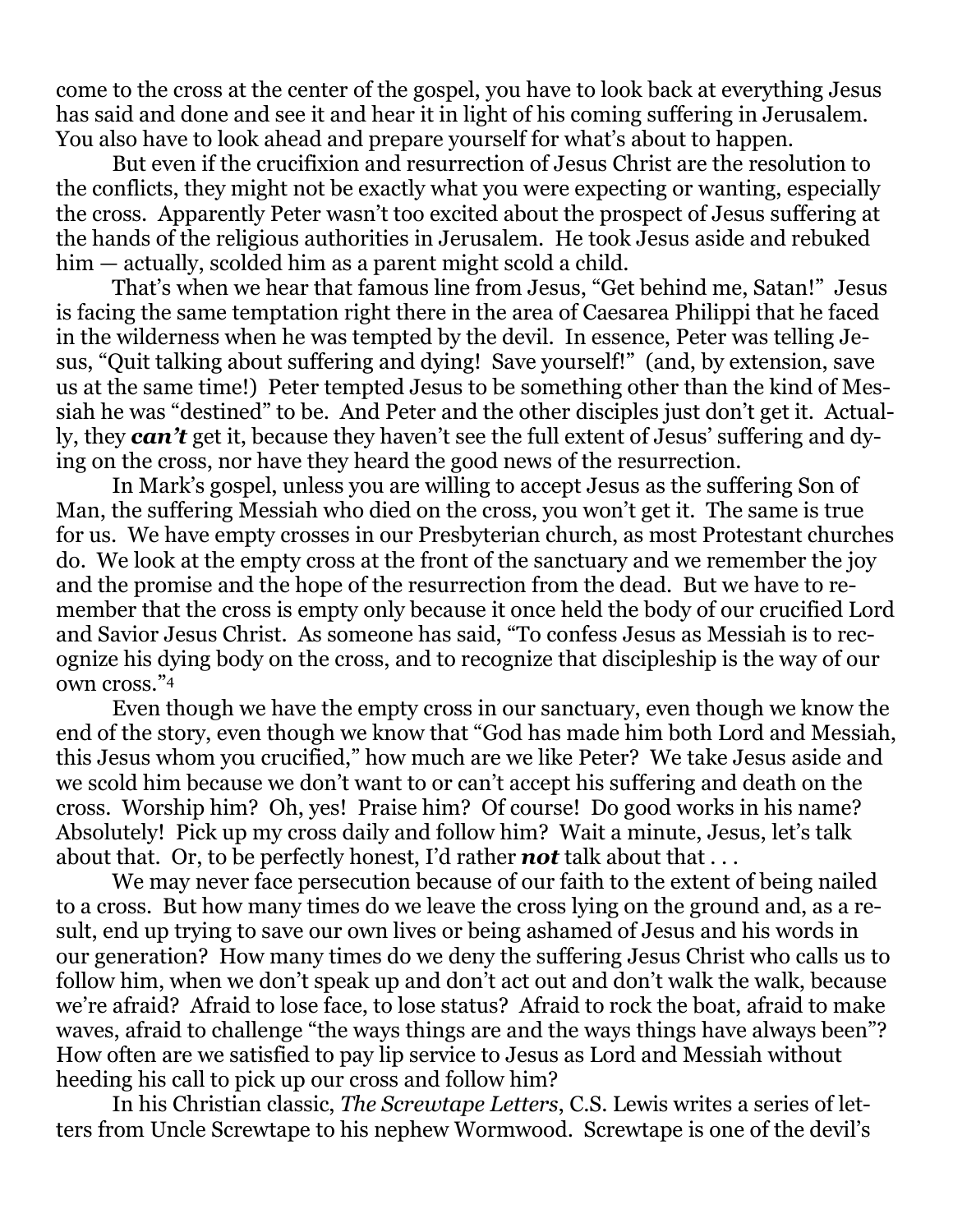minions, and he gives advice to Wormwood about the best ways to keep people from living fully and faithfully in relationship with God (whom Screwtape calls "The Enemy"). In his 13th letter to his nephew, Screwtape counsels, "Let him do anything but act. No amount of piety in his imagination and affections will harm us if we can keep it out of his will . . . Active habits are strengthened by repetition but passive ones are weakened. The more often he feels without acting, the less he will be able ever to act, and, in the long run, the less he will be able to feel."

In his pastoral comments about this story of Peter and Jesus and Jesus' coming death, Paul C. Shupe writes, "In these forty days we may contemplate not only the wonderful power of the cross of Christ, but the power inherent in taking up our own crosses too. Opportunities are daily before us, times when we may give our lives sacrificially to acts of love, compassion, justice, and peace, even in the face of the same imperial forces of sin and death that confronted Jesus. In this season, we are wise to ponder, not only the cross or crucifix in our sanctuaries, but the picture of Jesus on the road to Jerusalem, calling all his disciples to take up our own crosses and to walk with him in paths of love and service." 5

At the center of the gospel is the cross of Jesus Christ. At the center of the gospel Jesus asks, "Who do you say that I am?" At the center of the gospel Jesus says, "If any want to become my followers, let them deny themselves and take up their cross and follow me."

How will we answer Jesus? More than that, will we answer Jesus, not just with out words, but with our very lives and actions? Earlier I read the first part of the prayer I will pray in just a minute, about Jesus' outstretched arms on the cross. Here is the rest of that prayer: "So clothe us in your Spirit that we, reaching forth with our hands in love, may bring those who do not know you to the knowledge and love of you. Amen."

*Let us pray: Lord Jesus Christ, you stretched out your arms of love on the hard wood of the cross that everyone might come within the reach of your saving embrace. So clothe us in your Spirit that we, reaching forth our hands in love, may bring those who do not know you to the knowledge and love of you; for the honor of your name. Amen.*

## **NOTES**

<sup>1</sup>Michelle Boorstein, "Open arms: The many meanings of Rio's massive Christ statue," The Washington Post, August 20, 2016 at [www.columbiatribune.com.](http://www.columbiatribune.com/)